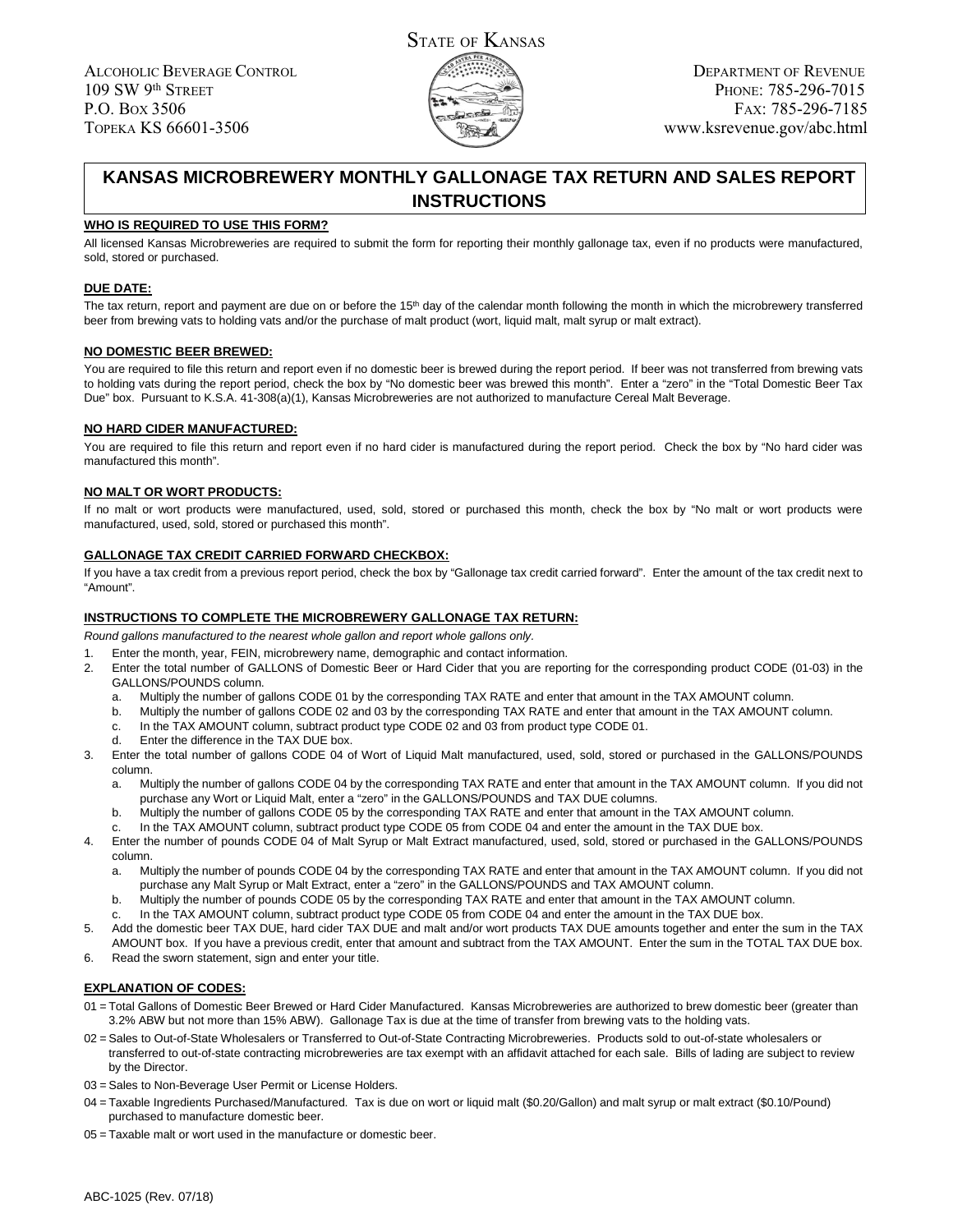ALCOHOLIC BEVERAGE CONTROL 109 SW 9th STREET P.O. BOX 3506 TOPEKA KS 66601-3506



DEPARTMENT OF REVENUE PHONE: 785-296-7015 FAX: 785-296-7185 www.ksrevenue.gov/abc.html

# **INSTRUCTIONS TO COMPLETE SALES SCHEDULES A-D:**

*Round gallons manufactured to the nearest whole gallon and report whole gallons only.*

- 1. Enter the month, year and your FEIN.
- 2. **SCHEDULE A SALES:**
	- a. If you have no sales to report this month, check the box by "I have no sales to report this month".
	- b. To report sales, enter the total number of gallons sold for each authorized type of sale. **Licensed Distributors.** Sales to licensed Kansas distributors. **Consumers.** Sales to consumers for consumption off of the licensed premise. **Non-Beverage User Permit or License Holders.** Requires a Non-Beverage User permit or license to conduct sale.

#### 3. **SCHEDULE B – SALES TO DISTRIBUTORS:**

- a. If you have no sales to in-state and/or out-of-state distributors this month, check the box by "I have no sales to Distributors to report this month.
- b. To report in-state and/or out-of-state distributor sales, enter the Distributor Name, Invoice Date, Invoice Number, Purchase Order Number and Invoice Total amount. **DO NOT SEND INVOICES. All records shall be maintained for three years and shall be available for inspection by the Director or any agent or employee of the Director or Secretary upon request.**

#### 4. **SCHEDULES C – SAMPLES:**

- If no samples were given this month, check the box by "No samples were given this month".
- b. If samples were given this month, check the box by "Samples were given this month" and enter the number of total gallons used for samples. 5. **SCHEDULE D – TRANSFERS TO CONTRACTING MICROBREWERIES:**
	- a. If you have no transfers to contracting microbreweries this month, check the box "I have no transfers to contracting microbreweries to report this month".
	- b. To report transfers, enter the Microbrewery Name, License Number, Transfer Date and Total Number of Gallons.

#### **PAYMENT OF GALLONAGE TAX:**

Two options are available to remit your Gallonage Tax payment: check, bank draft or money order payable to the Kansas Department of Revenue or Electronic Funds Transfer (EFT). If you choose to pay your Gallonage Tax with the EFT option, you must first complete the authorization form for (EFT-101). If you pay using EFT, please check the box on the form indicating you have paid using EFT and attach your ACH Payment Details page.

#### **CONTACT INFORMATION:**

Questions may be directed to the ABC Marketing Unit.

- ⋗ Phone: 785-296-7015
- ⋗ E-mail: KDOR\_ABC.Marketing.Unit@ks.gov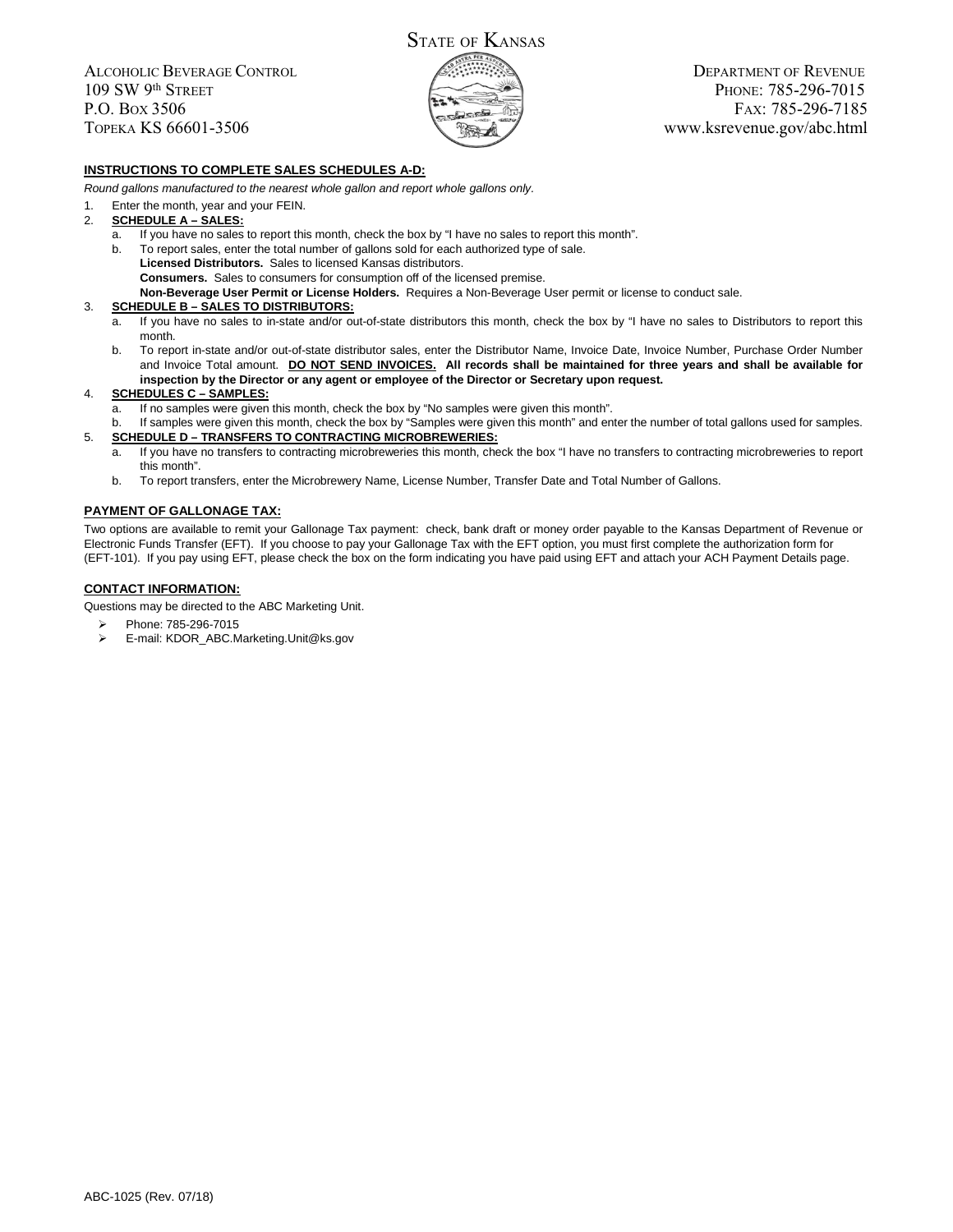

# **MICROBREWERY MONTHLY GALLONAGE TAX RETURN AND SALES REPORT**

|                                                                                                                                                                                                                                | <b>YEAR:______________</b>                                                                                           | FEIN: __ __ - __ - __ __ __ __ __ __ __ |
|--------------------------------------------------------------------------------------------------------------------------------------------------------------------------------------------------------------------------------|----------------------------------------------------------------------------------------------------------------------|-----------------------------------------|
|                                                                                                                                                                                                                                |                                                                                                                      |                                         |
|                                                                                                                                                                                                                                |                                                                                                                      |                                         |
| CITY:                                                                                                                                                                                                                          | <u> 1989 - Johann Stoff, deutscher Stoff, der Stoff, deutscher Stoff, der Stoff, der Stoff, der Stoff, der Stoff</u> | , KS ZIP CODE:                          |
| CONTACT PERSON: And the contract person in the contract person in the contract of the contract of the contract of the contract of the contract of the contract of the contract of the contract of the contract of the contract |                                                                                                                      |                                         |
| <b>E-MAIL ADDRESS:</b>                                                                                                                                                                                                         |                                                                                                                      |                                         |
|                                                                                                                                                                                                                                |                                                                                                                      |                                         |

☐ **No domestic beer was brewed this month.**

☐ **No hard cider was manufactured this month.**

☐ **No malt or wort products were manufactured, used, sold, stored or purchased this month.**

☐ **Gallonage tax credit carried forward. Amount: \$**

| <b>PRODUCT TYPE:</b>                                        | CODE: | <b>GALLONS/</b><br><b>POUNDS:</b> |                  | <b>TAX RATE:</b> |                | <b>TAX AMOUNT:</b> |          | <b>TAX DUE:</b> |
|-------------------------------------------------------------|-------|-----------------------------------|------------------|------------------|----------------|--------------------|----------|-----------------|
| <b>Domestic Beer</b><br>(3.2%-10% ABW)<br>(DOBE)            | 01    |                                   | X                | \$0.18 / Gallon  | ٠              | \$                 | =        |                 |
|                                                             | 02    |                                   | X                |                  | $\blacksquare$ | \$                 |          | \$              |
|                                                             | 03    |                                   | X                |                  | $\blacksquare$ | \$                 |          |                 |
|                                                             | 01    |                                   | X                | \$0.30 / Gallon  | ÷              | \$                 | $=$      | \$              |
| <b>Hard Cider</b><br>(Light Wine)<br>(GFHC)                 | 02    |                                   | X                |                  | $\blacksquare$ | \$                 |          |                 |
|                                                             | 03    |                                   | X                |                  | ۰              | \$                 |          |                 |
| <b>Wort of Liquid Malt</b>                                  | 04    |                                   | $\boldsymbol{x}$ | \$0.20 / Gallon  | $\ddot{}$      | \$                 | $\equiv$ | \$              |
| (WALM)                                                      | 05    |                                   | X                |                  | ٠              | \$                 |          |                 |
| <b>Malt Syrup or Malt Extract</b>                           | 04    |                                   | X                | \$0.10 / Pound   | ÷              | \$                 | $\equiv$ | \$              |
| (MASE)                                                      | 05    |                                   | X                |                  | ۰              | \$                 |          |                 |
| <b>Tax Amount</b><br>$\blacksquare$                         |       |                                   |                  |                  |                | \$                 |          |                 |
| <b>Credit from Previous Report Period</b><br>$\blacksquare$ |       |                                   |                  |                  |                | \$                 |          |                 |
|                                                             |       |                                   |                  |                  |                |                    |          |                 |

**TOTAL TAX DUE = \$**

☐ **I have paid my gallonage tax using the EFT option and attached a copy of my ACH Payment Details page.**

**I declare under penalties of perjury that to the best of my knowledge and belief this is a true, correct and complete return.**

SIGNATURE TITLE

State whether individual owner, member of firm or title if officer of corporation.

# **CODES:**

**01 = Total Gallons of Domestic Beer Brewed or Hard Cider Manufactured**

**02 = Sales to Out-of-State Wholesalers or Transfer to Out-of-State Contracting Microbreweries**

**03 = Sales to Non-Beverage User Permit or License Holders**

**04 = Taxable Ingredient Purchased/Manufactured**

**05 = Taxable Ingredient Used to Manufacture Domestic Beer**